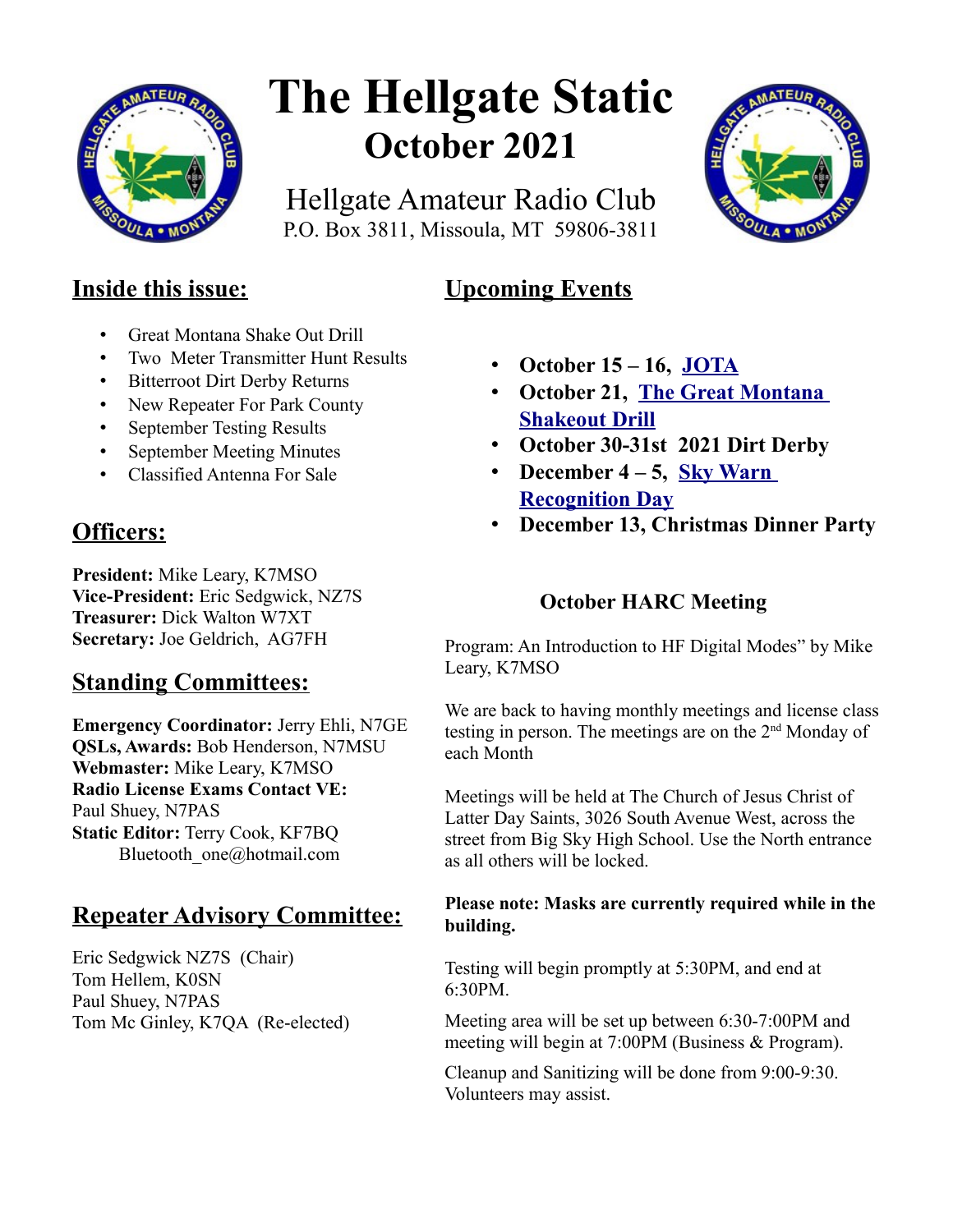# Great Montana Shake Out-Earthquake Preparedness

The main goal of the **ShakeOut** event is to get Montanans prepared for major earthquakes, so use the **ShakeOut** as an opportunity to learn what to do *before, during, and after* an earthquake.

Each time an earthquake occurs in Montana, the news media and public asks, "Does Montana have earthquakes?" Short answer: Yes! In comparison with California, Nevada, and Utah, major earthquakes here are infrequent. But each year, hundreds of earthquakes do occur in and around Montana. Taking steps now to prepare your family and home will help mitigate the effects of moderate to severe earth shaking. The Great Montana ShakeOut is an annual opportunity to practice how to be safer during big earthquakes

The **ShakeOut Drill** is scheduled for 10:21 a.m. on October 15 (International ShakeOut Day). This means that wherever you are at that moment—at home, at work, at school, anywhere—you should Drop, Cover, and Hold On as if there were a major earthquake occurring at that very moment, and stay in this position for at least 60 seconds. To learn more about the Great Montana Shake Out



## **2 Meter Transmitter Hunt Results**

For the September 20<sup>th</sup> fox hunt, we has only 2 participants. The fox, Paul N7PAS, was located at George Elmer Park off of Mullan Road. The hunters, Aaron N7BIO and Terry KF7BQ, had their share of false leads but eventually found the fox at about an hour and a half into the hunt.

Paul N7PAS has reprogrammed the fox hunt transmitter to make the transmitter/controller combination easier to use and to allow the fox to reduce power during the hunt.

#### **This was the last hunt of the season. We hope to see you all next year for another fun season.**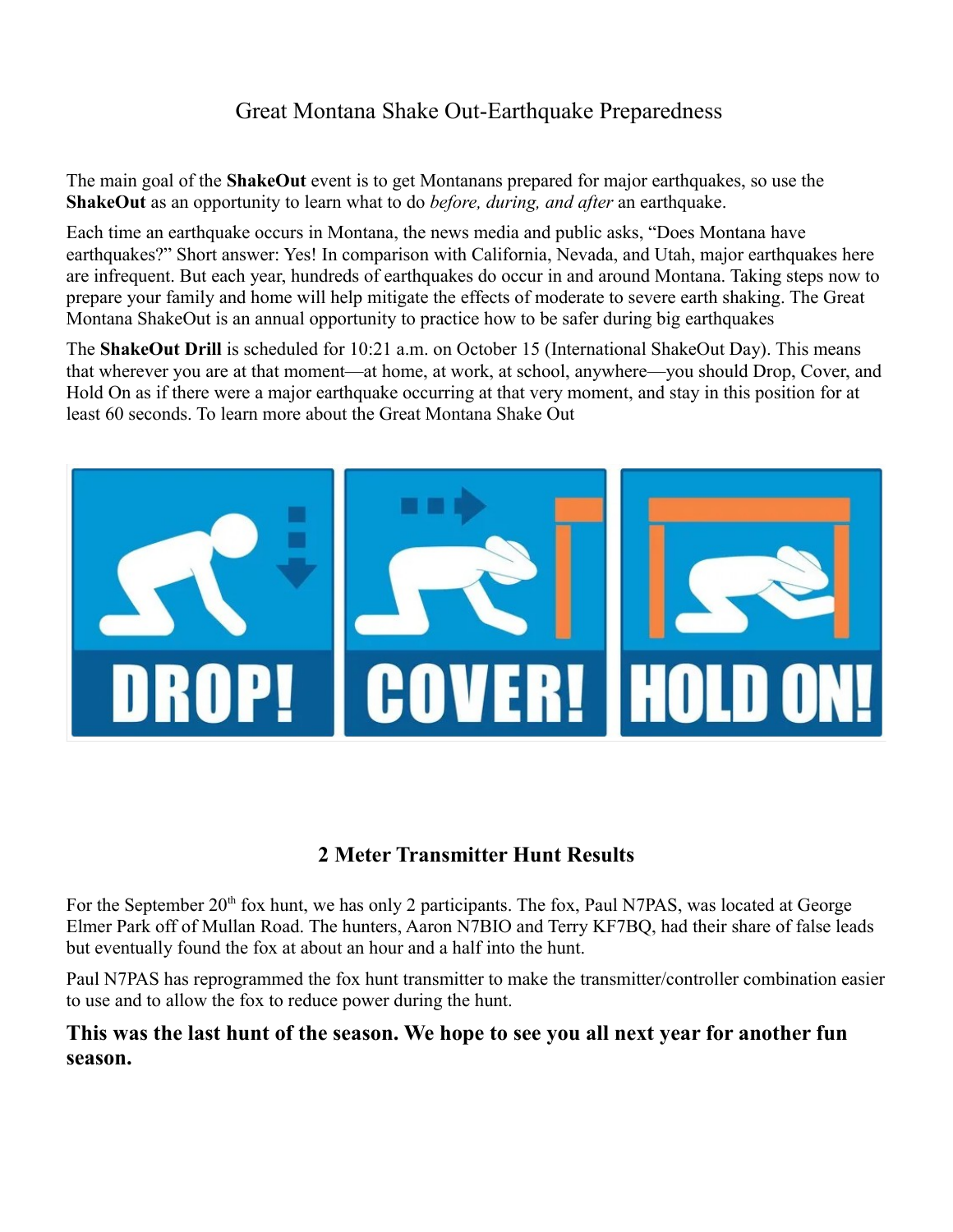# **Bitterroot Mushers Dirt Derby Lubrecht Experimental Forest, Greenough, MT October 30-31st 2021**



#### **New Montana Repeater**

The North Yellowstone Amateur Radio Club expanded radio coverage across Park County, Montana by establishing a new repeater at 6, 558 feet on Meyers Flat, a ridge southeast of Livingston. This radio repeater will allow coverage to the northern 60% of Park county and other regions outside the county. The repeater is available at 146.92 with a negative offset and a 100 Hz tone.

NYARC worked closely with Greg Coleman of the Park County Office of Emergency Management to implement the new repeater. Meyers repeater is important for regular Amateur Radio Service and critical to Amateur Emergency Radio Service communications. It is important to guarantee regular and emergency radio coverage for Park County.

The Meyer's repeater has a radio link to the Eagle's Nest repeater located near Gardiner. The Eagle's Nest repeater provides coverage of the southern 60% of Park County and much of northern Yellowstone National Park. The central portion of Park County has overlapping coverage.

The Meyers radio system also links to the Montana Radio Link Association that provides linked radio repeaters. MRLA radio coverage spans much of southern Montana along I-90.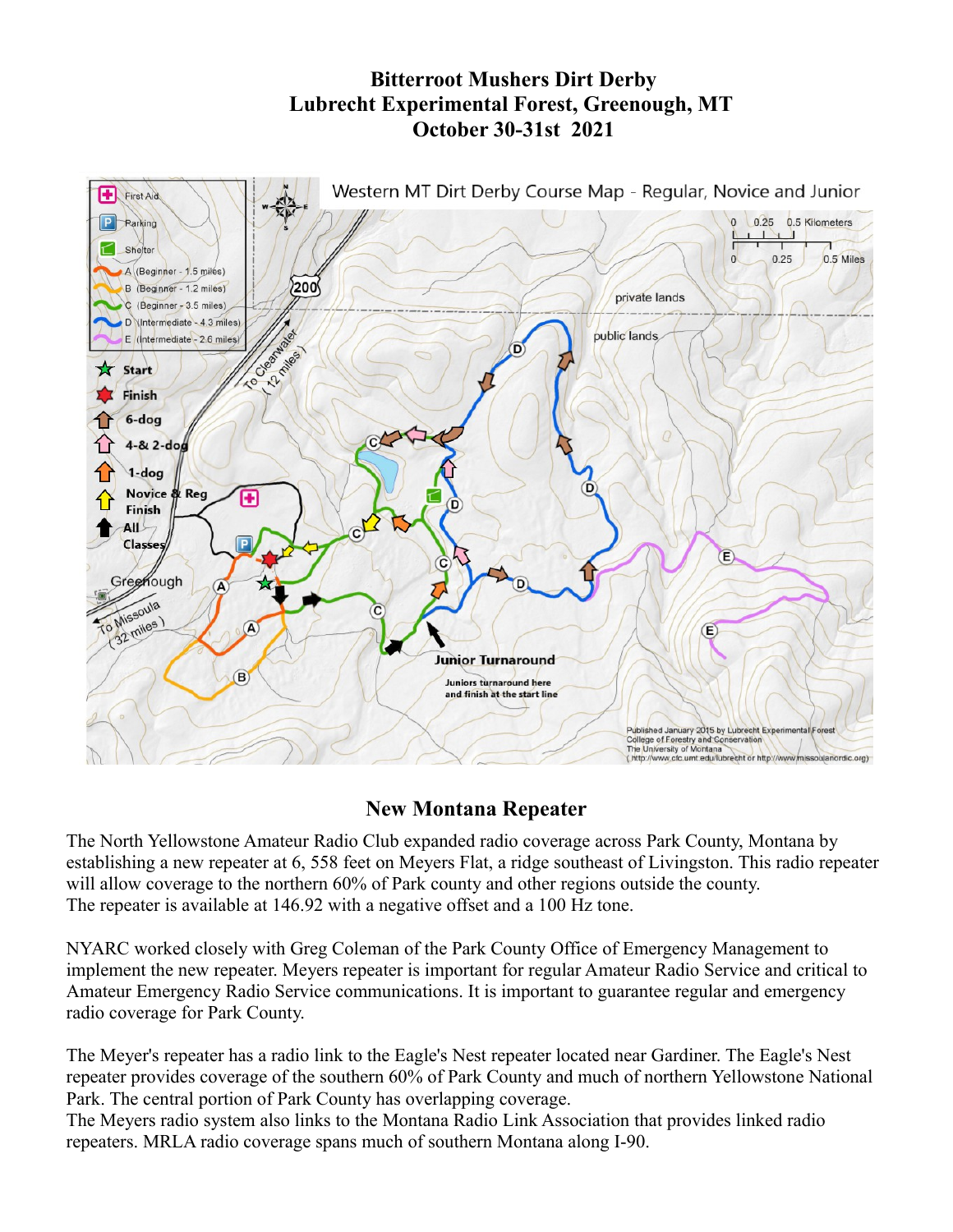### **October HARC Meeting Program**

The program for our October meeting will be "An Introduction to HF Digital Modes" by Mike Leary K7MSO. If you have contemplated trying digital modes on HF, this will be an interesting program for you.

#### **September Test Session Results**

Congratulations to two new amateur radio operators who passed their Technician Class Exams at the September testing session, they are:

Robert R. Goldworthy KK7AYP

Jared Barnard KK7AVQ

## **Meeting Notes – September 13th, 2021 meeting**

Attendance: Terry Cook KF7BQ, Joe Geldrich AG7FH, Aaron Nelson N7BIO, Tom McGinley K7QA, Paul Shuey N7PAS, Johnathan Lofgren KE7DLR, Dean Pond N7DLP, Sandra Pond KF7GZR, David Herzberg K7 MTD, Mike Leary K7MSO, Dick Walton W7XT, Mel Hiscock K5MH

7:10 PM Meeting Called to order.

Minutes of August meeting approved.

Treasurers Report by Dick Walton approved.

Discussion about the possibility of reducing the yearly membership dues to \$24 or lower to increase membership and to make dues divisible be 12 to allow pro ration of dues.

Discussion about moving the meeting location to a restaurant where members could purchase meals. Westside Lanes, and Eagles Lodge were mentioned. A committee consisting of Dick Walton, Mike Leary and Terry will look into it.

Repeater Committee: Paul Shuey reports that all repeaters are up and running.

HF Committee: Nothing new to report. Surplus equipment sale continues.

Discussion about the possibility of purchasing liability insurance. Mike has made some inquires with ARRL He will look into it further and report back.

Fox hunts coming up 9/20 and 10/1.

Meeting Program: Dick Walton gave an informative class on the National Traffic System and amateur radio traffic handling.

Meeting adjourned.